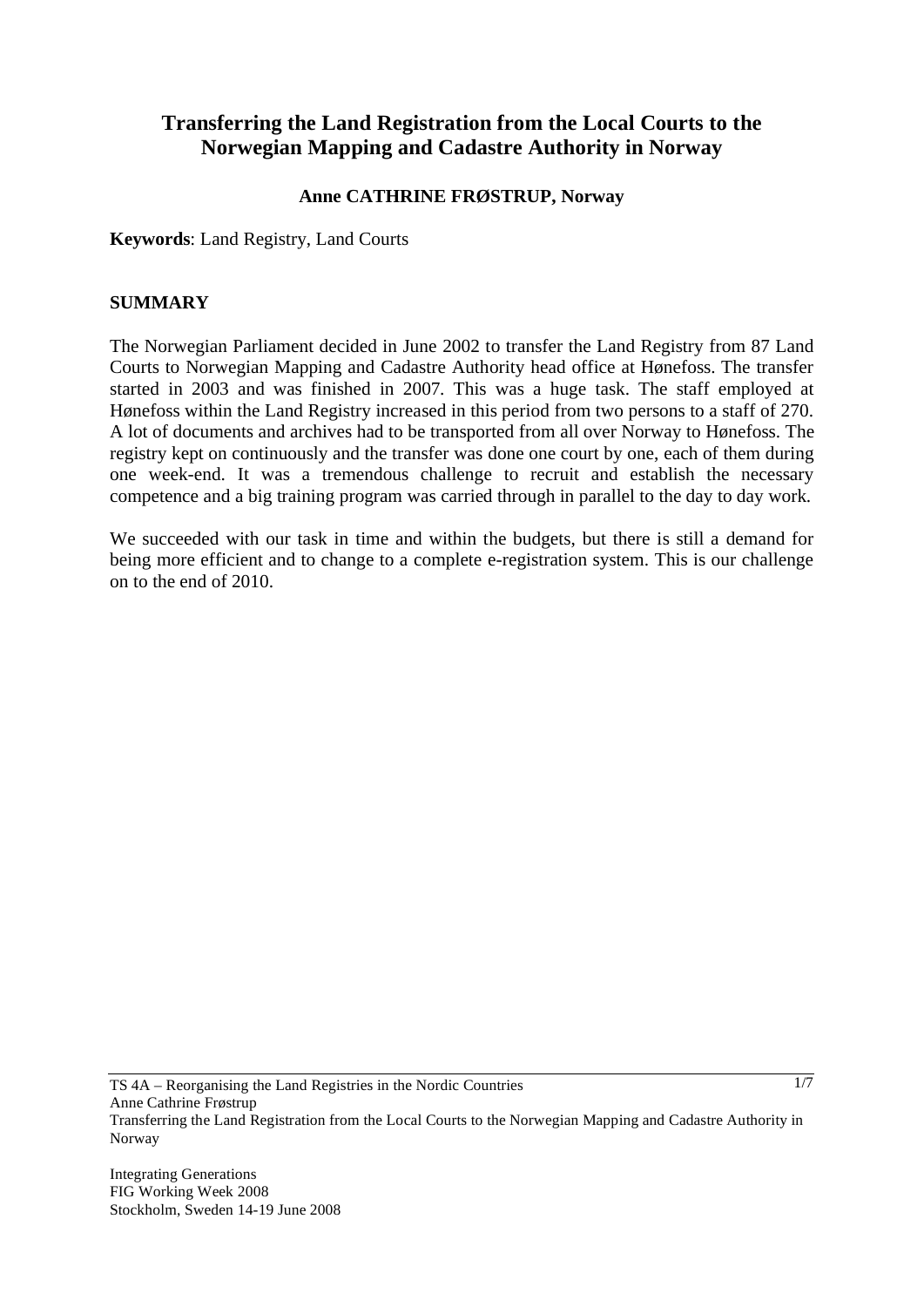# **Transferring the Land Registration from the Local Courts to the Norwegian Mapping and Cadastre Authority in Norway**

#### **Anne CATHRINE FRØSTRUP, Norway**

## **INTRODUCTION**

In a brief survey I will give you some main challenges we had when we transferred the land registration from the local courts to the Norwegian Mapping and Cadastre Authority in Norway.

From April 1 I started in my new employment as Director General in the Norwegian Mapping and Cadastre Authority (NMCA). Till then, I was Director of Land Register in Norway.

I was asked to contribute to this seminar before I knew about my new job, land registration legislation is under the responsibility of the Ministry of Justice, and they also provide the budget for this. Therefore the Ministry of Justice owned the project and established a special project.

First of all, I will underline that the collaboration and co-operation between the NMCA and the Ministry of Justice has all this time been excellent. The Ministry of Justice has also all the time, had an extremely good understanding of the different questions rising, and the main mark for this transfer and implementation is a clear A.

Nevertheless, it was not a simple task, and for the next 20 minutes I will use my eyes as the former Director of Land Register.

The decision was taken by Parliament in June 2002. At that time, I was chief justice within Oslo Probate and Land Registration Court, and I was not happy that the courts should loose land registration which I found both important for the benefit for society and also interesting from the view of law.

Anyway, if you can't beat them, join them! And I was happy to get the opportunity to build up this new department within the Statens kartverk  $(= NMCA)$ . When I started in December 2003 we were two persons, when I left this year 2008 we were 270!!- a tremendous increase during a few years, all while every day registration is provided without any serious delays.

#### **THE TRANSFER PLAN**

The transfer should take place at the same time as most of the Norwegian courts were merged and due to economical and other reasons, this was done step by step and not in the way which we from the registration point of view would prefer.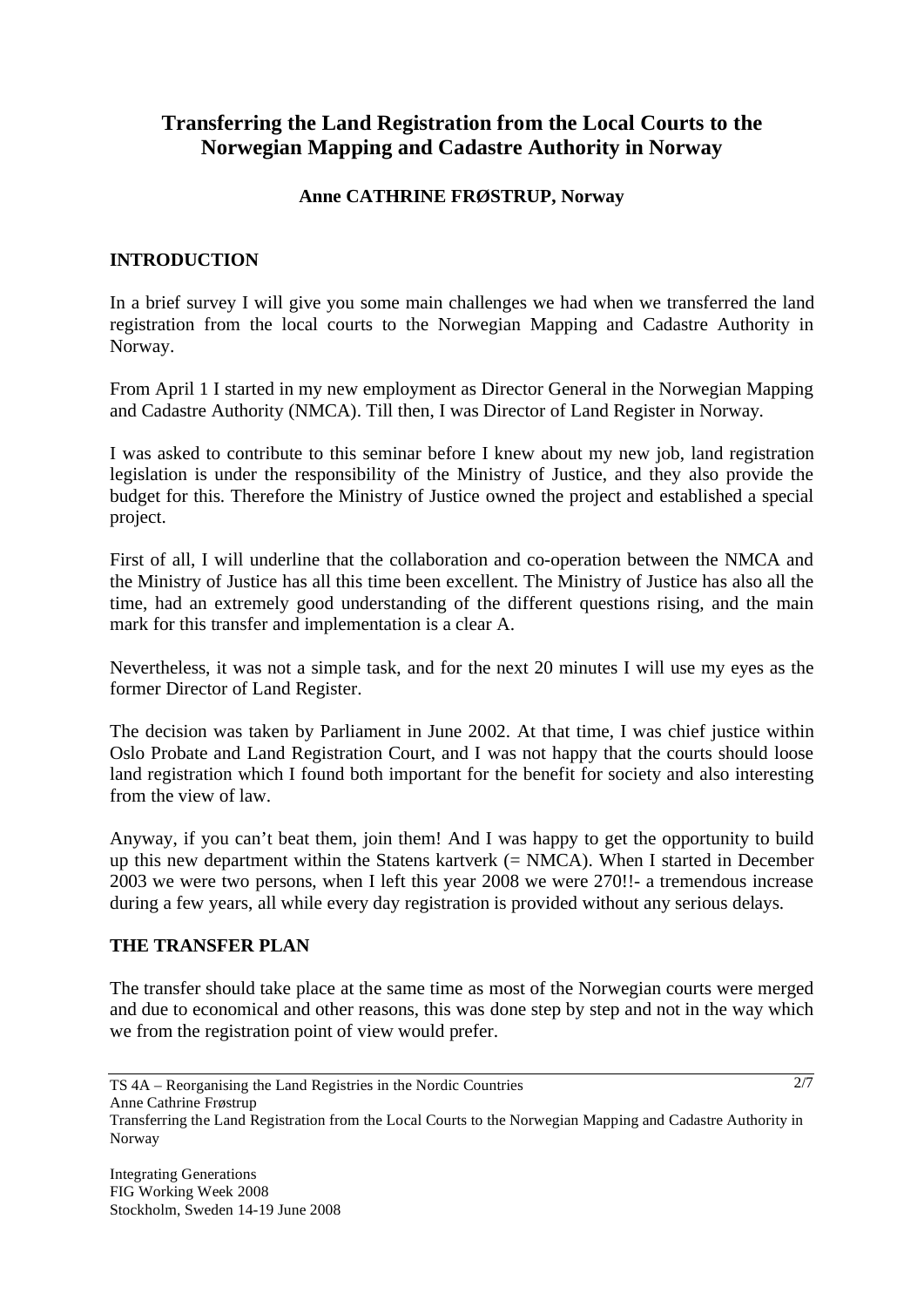#### **BUSINESS AS USUAL EVERY DAY**

The registration in the courts should go on until the day of transfer, business as usual until then and the registration should be handled from the first day after transfer with NMCA, both with the same speed and the same competence as beforehand. This required a very detailed plan including moving the analogue document archive. As registration till now has been digitised within the register, all the documents for registration is based on paper, and the courts and also we until June 2007 have kept a copy for our own archive. This archive – called the mortgage book – had to be transferred from the courts during the weekend. From Oslo there were two or three big lorries, the trips to the northern part of Norway was three days up north and then three days southbound, including an extra stop overnight due to the weather–conditions which can be rough in Norway with the snow and wind.

## **CHANGING OF THE REGISTRATION SYSTEM**

 The registration in courts was beforehand automatized, but during the process we also were to change the system. Our systems are own by the Ministry of Justice, but developed and kept by Norsk Eiendomsinformasjon. They did also in this area a very good job during this double conversion, the one from the courts to the NMCA, the other the change of system. The only time we had a short delay was when Ronny on his night duty nr 50 during one year, suddenly happened to fall a sleep over the keyboard!

## **THE LACK OF COMPETENCE!**

 To transfer the registration from the 87 different courts to the one and only NMCA – that is at the head office of the NMCA. We are situated 15 different places in Norway and also have a satellite site in Ny- Ålesund in Spitsbergen, the registration was decided to be at Hønefoss. This meant we had to build up almost all the competence from --- from where?

The employees in the courts had, to a certain extent, the "right and duty" to follow the register to Hønefoss, but obviously, they all wanted to avoid this move. Most of them were women in the 40 and 50 years of age, they did not intend to move to Hønefoss and leave their families back home. And – equality of rights or not – it is still more difficult for women to make their men go with them to a new place than opposite. This is probably because they did not know how nice the life in Hønefoss is! Anyway, we were lucky, about 30 persons came, some voluntarily, some because they had to. Of course, we offered some beneficiaries for those who were interested.

Let me not forget to mention that the project also did a lot to persuade the stock to stay out the period before transference, it was critical that the registration went on without delays beforehand. As I mentioned, the transfer also included a new registration system, and this required that the registration was a jour.

Anne Cathrine Frøstrup

TS 4A – Reorganising the Land Registries in the Nordic Countries

Transferring the Land Registration from the Local Courts to the Norwegian Mapping and Cadastre Authority in Norway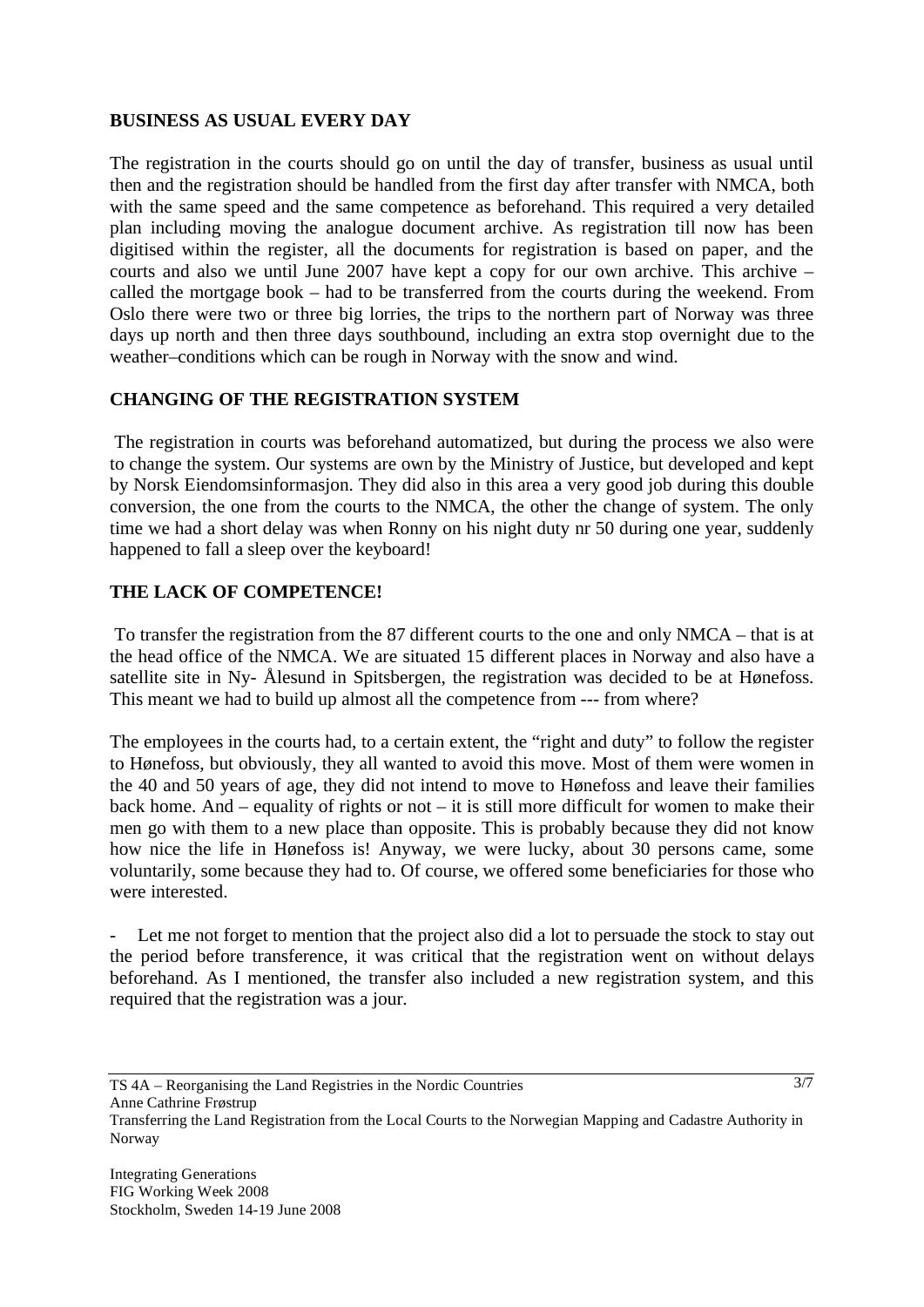Well, since we did not get as many as we hoped from the courts, we had to employ our new staff and build up the competence from zero. Luckily, 15 persons from the NMCA started, they knew at least the culture of the NMCA – which those coming from the courts and other places, did not.

We recruited primarily new employees from the banks, real estate brokers and employees from lawyers. They had the profound understanding of the need of seriousness, focusing on details and the understanding of registration as an act of law, which to me as a lawyer is essential.

This was vice, all our employees have rapidly achieved new knowledge. Those from the courts said you needed 3 years to be a good registrator. We said we do not have that time, we have to handle this from the first day! Summing up, it was mainly true, the need of three years. There is no school of registration, so we had to do it all by ourselves. Though the demand of being á jour every single day, we have had more than 100 seminars to build the competence.

# **THE NEED OF QUALITY.**

This is of course the main reason for building up competence. I described above the training of the staff. As I said, registration is ruled by law, it is necessary that every single handling is according to law. On demand, we shall always give lawful reasons to our decisions. When we refuse to register, the person denied can bring our decision to the court. As we do the same as the district courts used to do, complaints are directed to and decided by the Court of Appeal.

Many of our users are powerful enterprises for instance to the developing of land. They may want us to register in a certain way, and they might have extremely well qualified lawyers to advocate.

One of the reasons of the collection of registration was to make one legal practice within land registration, so that registration should be done in one, fair way all over. Even as Norway is a small country, I can assure you that 87 courts meant more than 87 different ways of handling registration.

Lawyers meet resistance because we can handle things different than foreseen and he / she might have assured his client beforehand that this will be a simple task. This might be due to how he either was used to one way of handling which was accepted at that court at that time, or he might be used to persuade the staff to do the handling his way. Then it is very important for us to have adequate lawful reasons.

In this connection, good lawyers are essential. The "lakmus-test" is how the complaints are being dealt with by the court of Appeal. I am very proud on behalf of my former department to tell that Court of Appeal has agreed to our understanding of the law in about 95 % of the cases. This gives us a very basic and necessary self respect.

TS 4A – Reorganising the Land Registries in the Nordic Countries Anne Cathrine Frøstrup

Transferring the Land Registration from the Local Courts to the Norwegian Mapping and Cadastre Authority in Norway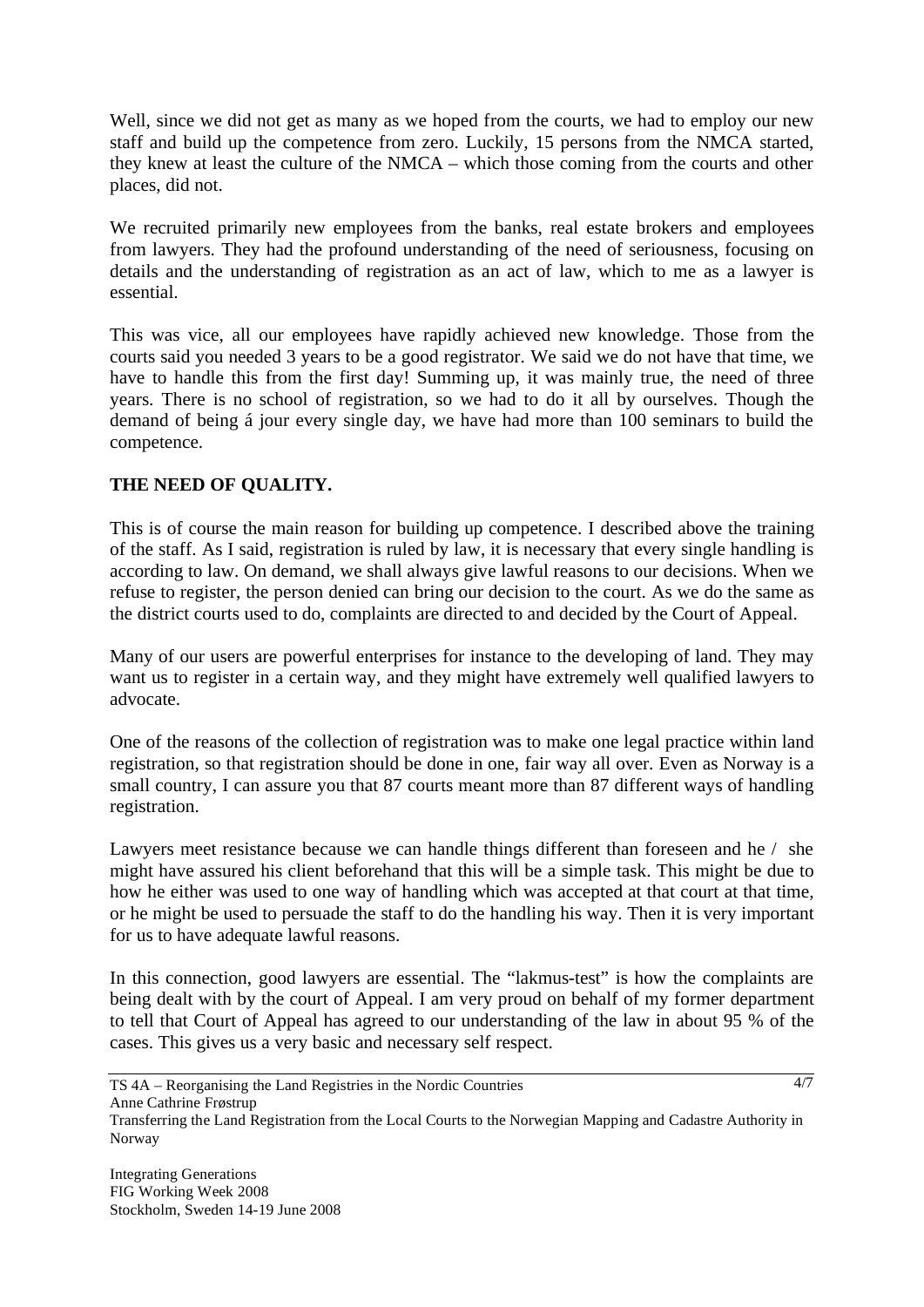As we also declare the Land Registration Tax when titles are transferred ( in Norway 2, 5 % of the value of the land), I also mention that our legal understanding almost always is in compliance with the understanding of the Ministry of the Treasury and the Customs and Tax Authority.

## **THE PRESSURE OF BEING MORE EFFICIENT**

The expectation connected to the transfer was that registration should be more efficient and thus cost less. Originally, it was proposed that registration within NMCA should be all over electronic and that the staff needed was about 120.

We have not succeeded, so far. The e-registration is on its way, I will come back to that. The registration has increased more than foreseen, and there is a certain limit for how efficient it is possible to handle the documents. We also have to take care of the environment at work, to keep up with the pleasure of work. To establish good social relations are extremely important. I am sure that for all of us sitting here it is the pleasure of work that is the reason why we are here. Every single employee deserves to have this feeling!

Still, we are much more efficient than the courts ever were. I think we have met the limit for how efficient it is possible to be as long as the handling is paper-based. And I am sure we have a much better quality in our register. Not only more done in the same way, but also more legally correct than before.

And we are all the time within our budgets.

## **WE ARE SITUATED IN TWO PLACES**

I said the decision of Parliament was to collect the registration in Hønefoss. This is partly not quite true, as we also, according to decision in Parliament, have established our service-centre in the western part of Norway, in Ullensvang. The reason is to establish durable places of work in this part of our country. About 15 persons were dedicated to this purpose.

And when it was decided by the government that the co-operative household units also should be registered as a part of the Land register, this task was also decided to be situated in Ullensvang.

This establishment has been extremely demanding. We did not know how many units we had in different private registers. We made the best estimates we could according to the information we got. We used the same way of employment, education and training as we had done in Hønefoss, the conversion was successful, but then… the amount of cases was twice and up to 3 times our best guess. That was awful. Everyone complained. The time to wait for our telephone service was also far too long. We made a lot of efforts to solve this, once a bus of employees travelled over the mountains – 6 hours of driving in each direction, and worked

Transferring the Land Registration from the Local Courts to the Norwegian Mapping and Cadastre Authority in Norway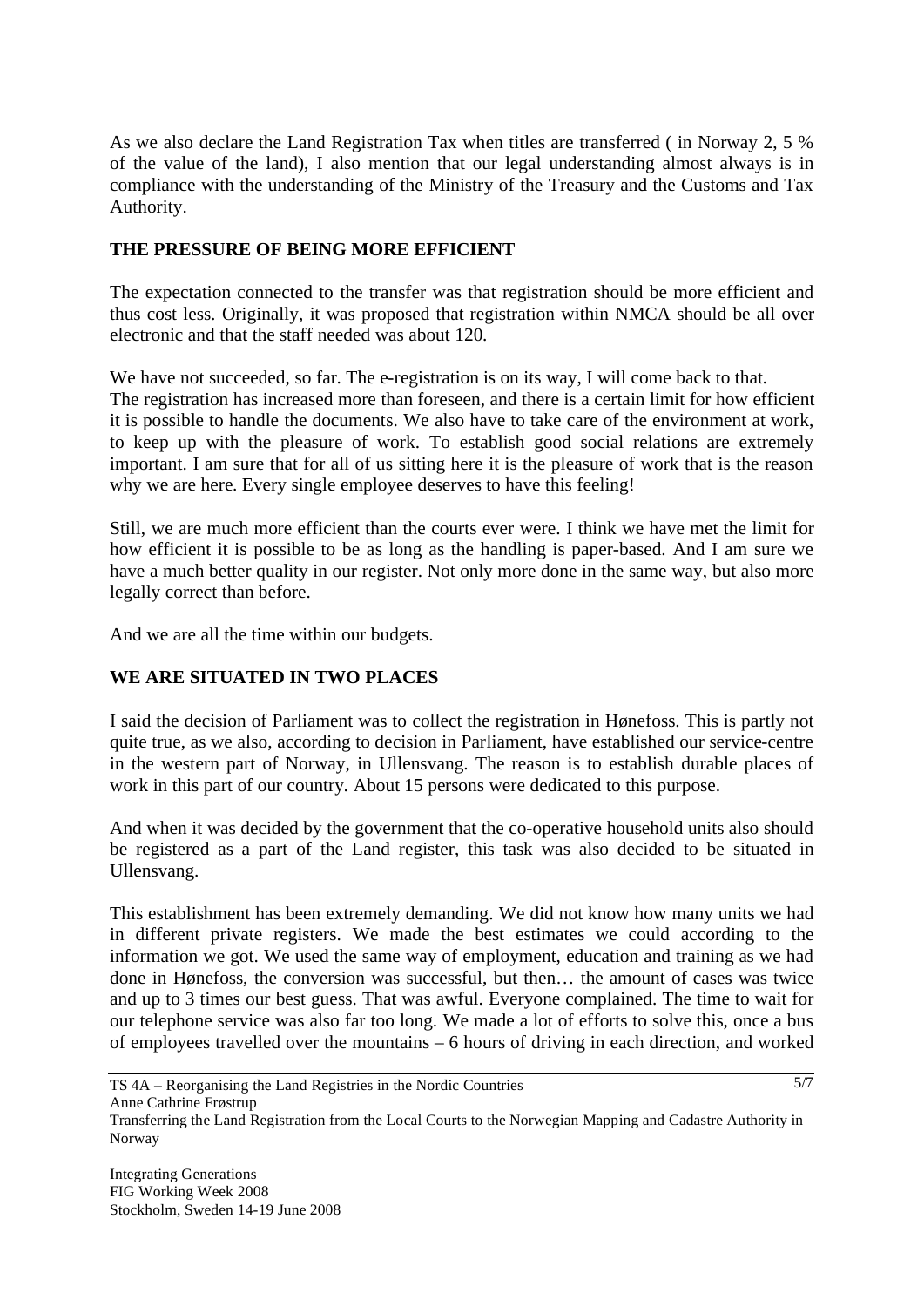during the weekend. In May many employees from Ullensvang came to Hønefoss, and staff from Hønefoss took part, more than 100 persons worked during the week – end to come á jour. It was actually very well organised and a lot of fun! – And we succeeded!

We have also had additional service centre in Hønefoss to cope with the necessary standard of service.

Now everything is on line! And with video, telephone and regularly meetings and by keeping an eye on the need of a core culture, we think we have succeeded to make one department.

## **THE MEETING OF THE CULTURES**

Of course this has been a challenge! Firstly the procedure of moving the registration from the courts to the NMCA, and then to merge the new culture into the set culture from the NMCA, established already in 1773! Registration is a very much day – to – day work because we can not allow delays, due to the demand of the marked, as the NMCA mostly works on complex projects lasting for a longer period. And the registration department was always so busy! Yes, we really were, and it was not nice to be the leaders who ordered their employees to work over-time as the rest of the staff went out in the sunshine at three o'clock, the time the working hours ends in Norway during the summer. We had to fulfil the demands of the single day's need of registration, and finally we could leave at about five o'clock.

Luckily, nowadays this is history, and I will as the Director General secure that all parts of the NMCA have the same attention.

# **THE FUTURE – THE FULLY ELECTRONICALLY REGISTRATION**

Within 2010 we are supposes to have digitalised all the registration so that almost all the transfer from the banks, real estate brokers and lawyers shall be done electronically. The aim is that 80 % of 80 % of our registration shall be done this way. This is important to us, and it is extremely demanding as we are also dependent on the acceptance of the marked– and I will be glad to come back to you in 2011 and say: Yes, we managed!